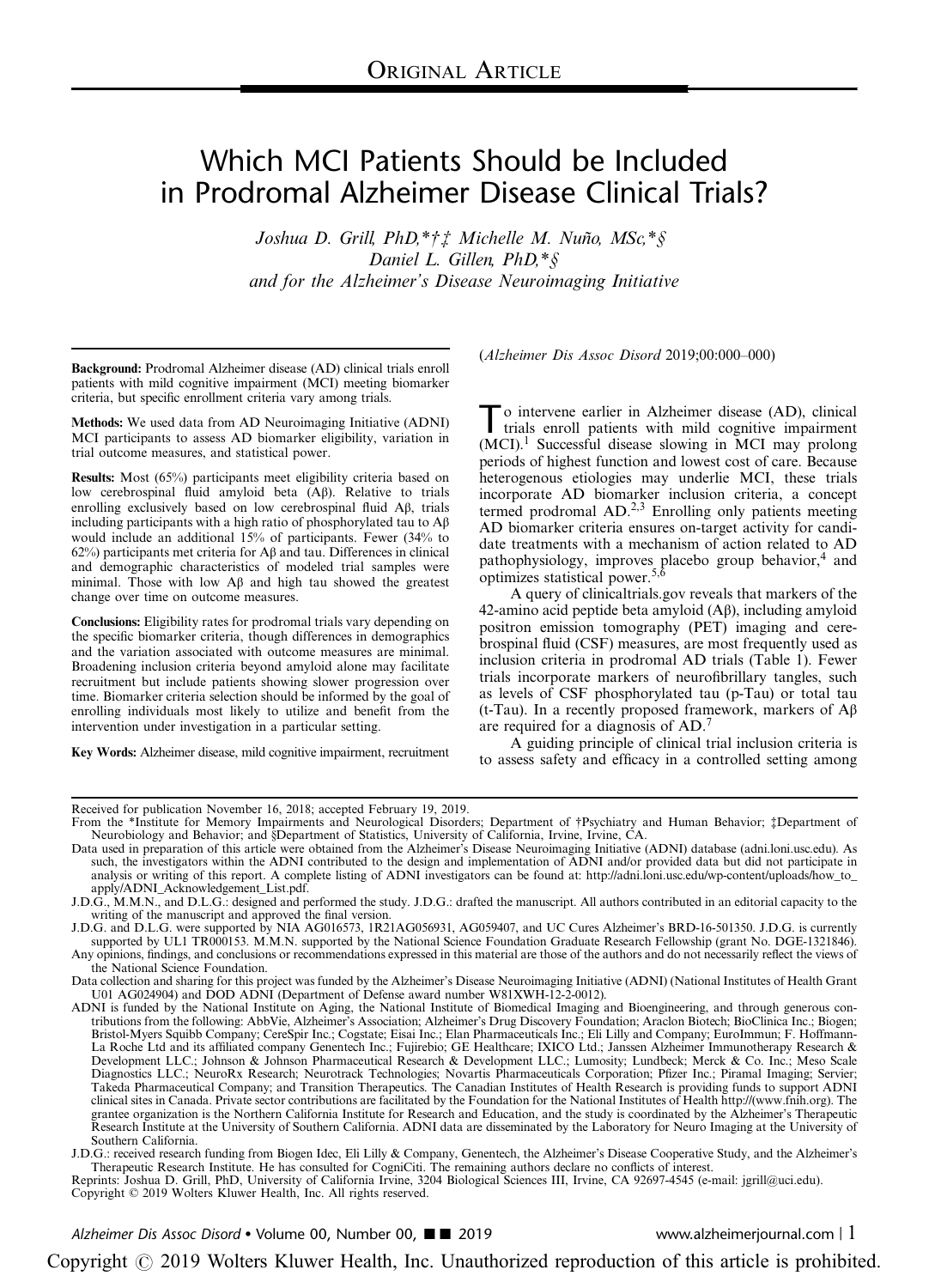<span id="page-1-0"></span>TABLE 1. Frequency of Biomarker Criteria Employed by Recruiting or not Yet Recruiting Prodromal AD (or MCI due to AD) Trials Identified Through Clinicaltrials.Gov (01/11/18)\*

| <b>Biomarker Inclusion Criteria</b>                                                       | Trials (n) |
|-------------------------------------------------------------------------------------------|------------|
| Amyloid PET only                                                                          |            |
| Amyloid PET or CSF $\mathbf{A}\beta$                                                      | 5          |
| Amyloid PET or CSF $\mathbf{A}\beta$ or multiple downstream<br>markers (eg, MRI, FDG PET) |            |
| CSF A $\beta$ or CSF t-Tau:A $\beta$ ratio                                                |            |
| Not reported                                                                              |            |

\*On the basis of searches for prodromal AD, MCI due to AD, MCI, mild neurocognitive disorder, or mild cognitive disorder, refined based on reported inclusion criteria.

Aβ indicates amyloid beta; AD, Alzheimer disease; CSF, cerebrospinal fluid; MCI, mild cognitive impairment; MRI, magnetic resonance imaging; PET, positron emission tomography; t-Tau, total tau.

individuals most likely to utilize and benefit from the intervention under investigation. While this implies that precise knowledge of specific drug mechanism of action may mandate more stringent criteria, overly restrictive biomarker criteria may exclude a proportion of otherwise eligible participants who may receive treatment once approved. The use of additional inclusive biomarker criteria may increase prodromal AD trial eligibility rates, $8$  whereas overly restrictive biomarker criteria may add to the already difficult challenge of completing prodromal trial accrual.<sup>[9,10](#page-7-0)</sup> Alternatively, too broad of enrollment criteria may risk inclusion of participants who are unlikely to progress to AD dementia or are less likely to benefit from the investigational intervention. More restrictive criteria may also increase the probability of cognitive decline during the trial, thereby potentially increasing statistical power.<sup>[11,12](#page-7-0)</sup>

Few studies to date compare biomarker criteria in the setting of prodromal AD trials. We used AD Neuroimaging Initiative (ADNI) data to assess the impact of using different biomarker enrollment criteria. We first examined rates of prodromal AD trial eligibility and how differing criteria affected modeled trial participant demographics. We then assessed trial statistical power using commonly used clinical trial outcome measures. We did so in the real-world scenario in which the number of available eligible participants is limited.

#### **METHODS**

#### Study Population

Data used in the preparation of this article were obtained from the ADNI database (adni.loni.usc.edu). For up-to-date information, see [www.adni-info.org](http://www.adni-info.org). Data were downloaded on January 14, 2017 from [http://adni.loni.usc.](http://adni.loni.usc.edu/data-samples/access-data/) [edu/data-samples/access-data/.](http://adni.loni.usc.edu/data-samples/access-data/)

This study included MCI participants in ADNI-1, ADNI-GO (including early and late MCI), and ADNI-2, who had participated in the lumbar puncture aspects of the studies and had available measures of Aβ, t-Tau, and p-Tau at baseline. All participants had a modified Hachinski scale score of  $\leq 4$ , a Geriatric Depression Scale (abbreviated 15-item version) score  $\leq 6$ , were fluent in English or Spanish, had a suitable study partner who could accompany them to study visits, and lived at home. They had no significant neurological or psychiatric disease; no history of alcohol or substance abuse; no clinically significant

laboratory abnormalities; and no contraindication to neuroimaging.<sup>[13](#page-7-0)</sup> MCI was defined using Petersen criteria.<sup>[14](#page-7-0)</sup> Patients were required to demonstrate objective impairment on psychometric tests without impaired activities of daily living or fulfilling criteria for dementia. In addition, patients were required to score 24 to 30 on the Mini-Mental State Examination (MMSE) and 0.5 on the global Clinical Dementia Rating scale (CDR), with a memory box score  $\geq$  0.5. Cognitive impairment was assessed through the Logical Memory II subscale (Delayed Paragraph Recall) from the Wechsler Memory Scale–Revised. Patients were required to score 0.5 to 1.5 SDs below education-adjusted norms for early MCI and  $>1.5$  SDs below educationadjusted norms for late MCI.

#### Biomarker Measures

Our analyses focused on CSF and amyloid PET measures as trial inclusion criteria. We applied established cutoffs for identifying AD CSF signatures:  $A\beta$  < 192 pg/mL;  $t-Tau > 93 = pg/mL$ ; tau phosphorylated at threonine 181  $(p-Tau) > 23 = pg/mL$ ; ratio of t-Tau:A $\beta$  (t-Tau:A $\beta$  ratio)  $\ge$ 0.39; ratio of p-Tau:Aβ (p-Tau:Aβ ratio) ≥ 0.1 and combi-nations of these criteria.<sup>[15](#page-7-0)</sup> Similarly, we applied a quantitative eligibility criterion for florbetapir amyloid PET, mean standardized uptake value ratios (SUVR) across 4 regions of interest (frontal, temporal, parietal, and cingulate cortex) of 1.11 or greater, using whole cerebellum as a reference region.[16,17](#page-7-0)

#### Analyses

To examine the impact of varying CSF protein level criteria, we applied specific inclusion criteria to all available MCI participants from the ADNI studies for whom CSF data were available at baseline. We hypothesized that incorporating high ratios of tau to Aβ, in addition to low CSF Aβ, as inclusion criteria would increase the proportion of trial eligible participants compared with using  $\mathbf{A}\beta$  criteria alone. We explored the relationship between CSF and amyloid PET inclusion criteria by assessing the proportion of eligible participants based on CSF who also met amyloid PET criteria, among those participants with data available for both biomarkers. We investigated the impact of various inclusion criteria on trial population demographics and trial power for 2 clinical outcome measures commonly used in clinical trials: the AD Assessment Scale-cognitive subscale (ADAS-cog)<sup>18</sup> and the CDR.<sup>19</sup> Specifically, because of increased sensitivity demonstrated in  $\widehat{MCI}$ , 5,20 we used the ADAS-cog including additional elements for delayed recall and executive function  $(ADAS13)$  and, in line with FDA guidance,<sup>[21](#page-8-0)</sup> the sum-of-theboxes score for the CDR (CDRSB). Two-year follow-up data were available for 502 participants for the ADAS13 and 510 participants for the CDRSB.

To assess power relative to the differential inclusion criteria, we considered a hypothetical 2-year, 2-arm randomized clinical trial assessing the within-subject change in CDRSB or ADAS13. We assumed that study resources would be constrained so that only a finite pool of potentially eligible MCI patients would be available for recruitment into the trial (in this case the sample of MCI participants in ADNI). For the varying inclusion criteria, we assessed the variance of CDRSB or ADAS13 after 2 years of follow-up. We estimated the correlation coefficient (ρ) for repeated measures within subjects using a continuous autoregressive covariance model. Using these empirically based estimates of variance and correlation, we computed the minimally

 $2$  | www.alzheimerjournal.com  $Copyright \odot 2019 \; Wolters \; Kluwer \; Health, \; Inc. \; All \; rights \; reserved.$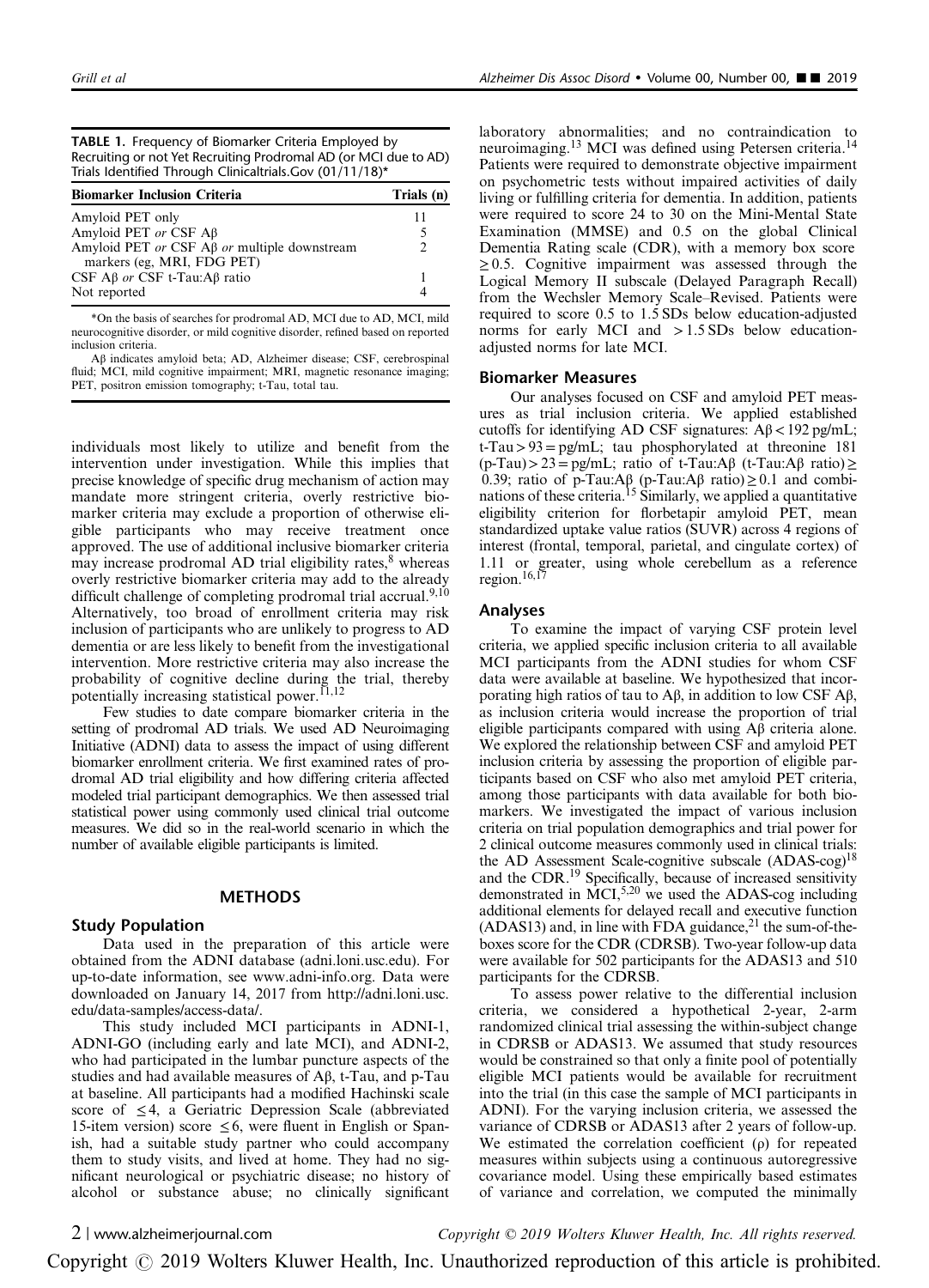detectable difference in the within-subject change over 2 years between treatment and control groups that a trial would be powered to achieve for a sample size of n per group, where n was taken to be 50% of the number of ADNI MCI participants eligible based on given CSF criteria. Power calculations assumed that the analysis would employ an analysis of covariance  $(ANCOVA) \text{ model}^{22}$  $(ANCOVA) \text{ model}^{22}$  $(ANCOVA) \text{ model}^{22}$  of the form:

$$
E[Y_{1i}]=\beta_0+\beta_1Y_{0i}+\Delta Tx_i,
$$

where  $Tx_i$  denotes the indicator of whether patient i received the experimental treatment or control,  $i = 1, \ldots, 2n$ , and  $Y_{0i}$  and  $Y_{1i}$  denote pretreatment and posttreatment measurements, respectively. In this case Δ denotes the treatment effect, interpreted as the expected difference in the 2-year within-subject change in response comparing treatment to control. It was further assumed that the pretreatment and posttreatment measurements within a subject followed a bivariate normal distribution with variance  $\sigma^2$ and 2-year correlation  $\rho^*$ . From the above specification, power for detecting a true difference of  $\Delta$  can be computed as:

$$
Power(D)=
$$

$$
\Phi\left(\frac{-\Delta}{\sqrt{\frac{4\sigma^2}{n}(1-\rho^*)}}-z_{1-\alpha/2}\right)+1-\Phi\left(\frac{-\Delta}{\sqrt{\frac{4\sigma^2}{n}(1-\rho^*)}}+z_{1-\frac{\alpha}{2}}\right).
$$

To illustrate the impact of the varying inclusion criteria on trial power, we plotted absolute power curves, demarcating the necessary true effect size to achieve 90% power. We also computed relative differences between power curves obtained from each of the inclusion criteria, using trials incorporating low CSF Aβ inclusion criteria as a reference group.

To compare the change over time for subjects satisfying high p-Tau:Aβ ratio and low Aβ criteria to those only satisfying one criterion, we fit linear mixed effects models with random slopes and random intercepts to each of the groups. We then compared the fixed effects for the 3 groups for ADAS13 and CDRSB. We also fit a continuation ratio

model to investigate progression to dementia in subjects who satisfy Aβ and p-Tau:Aβ ratio, those satisfying only low Aβ, and subjects satisfying only p-Tau:Aβ ratio, compared with those meeting no biomarker criteria. We adjusted for age, education, race, sex, and apolipoprotein E (APOE) status (at least one ε4 allele compared with none). Progression was defined as 2 consistent visits with a diagnosis of dementia. Time to progression was taken to be the time from baseline until the first diagnosis of dementia among those who progressed.

## RESULTS

#### Description of the Sample

In total, 623 MCI participants were enrolled in ADNI-1, ADNI-GO, or ADNI-2 and had baseline CSF data available (Table 2). ADNI-1 participants were older and demonstrated slightly poorer performance on the MMSE and ADAS13 at baseline.

## Effect of Varying CSF Criteria on Enrollment **Eligibility**

[Table 3](#page-3-0) displays the proportion of MCI participants meeting CSF enrollment criteria and combinations of those criteria. Compared with the proportion of participants meeting the low A $\beta$  criterion (65%), an additional 15% of the sample would qualify for a trial also enrolling participants with adequately high p-Tau:Aβ ratios. In contrast, only an additional 2% would qualify for a trial also accepting participants with high t-Tau:Aβ ratios. Approximately 75% of subjects who met the p-Tau:Aβ ratio criterion but not the Aβ criterion were within 1 SD of  $Aβ$ eligibility (73/95). Similarly, 65% of subjects who met the t-Tau:Aβ ratio criterion but not the Aβ criterion were within 1 SD of Aβ eligibility (9/14). Restricting to those who met the low Aβ criterion as well as one of the tau criteria reduced the overall eligible sample by 4% to 48%.

Among participants who had amyloid PET data available, 94% of those eligible based on amyloid PET were

| <b>Characteristic</b>                                                  | <b>ADNI-1</b> | <b>ADNI-GO</b> | <b>ADNI-2</b> | <b>Combined Sample</b> |
|------------------------------------------------------------------------|---------------|----------------|---------------|------------------------|
| N                                                                      | 199           | 117            | 307           | 623                    |
| Age [mean $(SD)$ ]*                                                    | 74.37 (7.5)   | 71.11 (7.8)    | 71.64 (7.3)   | 72.41(7.5)             |
| Female [mean (SD)]                                                     | 66 (33.2)     | 52 (44.4)      | 138(45.0)     | 256(41.1)              |
| White $[n (%)]$                                                        | 190(95.5)     | 104(88.9)      | 292(95.1)     | 586 (94.1)             |
| Education [mean (SD)]                                                  | 15.78(3.0)    | 15.67(2.7)     | 16.38(2.6)    | 16.05(2.8)             |
| APOE $\varepsilon$ 4 alleles [n $(\%)$ ]                               |               |                |               |                        |
|                                                                        | 92(46.2)      | 71(60.7)       | 153(49.8)     | 316 (50.7)             |
|                                                                        | 86 (43.2)     | 38 (32.5)      | 119(38.8)     | 243 (39.0)             |
|                                                                        | 21(10.6)      | 8(6.8)         | 35(11.4)      | 64(10.3)               |
| MMSE [mean $(SD)$ ]*                                                   | 26.93(1.8)    | 28.3(1.5)      | 27.99(1.8)    | 27.71 (1.8)            |
| CDRSB [mean $(SD)$ ]*                                                  | 1.56(0.9)     | 1.23(0.7)      | 1.53(0.9)     | 1.48(0.9)              |
| ADAS13 [mean $(SD)$ ]*                                                 | 18.89(6.3)    | 12.33(5.1)     | 15.84(7.1)    | 16.15(6.9)             |
| $\mathbf{A}\beta \mathbf{C}\mathbf{S}\mathbf{F}$ Eligible [n $(\%)$ ]* | 147 (73.9)    | 54 (46.2)      | 202(65.8)     | 403 (64.7)             |
| t-Tau CSF eligible $[n \ (\%)]^*$                                      | 90(45.2)      | 31(26.5)       | 101(32.9)     | 222 (35.6)             |
| p-Tau CSF Eligible $[n \ (\%)]$                                        | 141 (70.9)    | 77 (65.8)      | 234 (76.2)    | 452 (72.6)             |
| $\mathbf{A}\beta$ PET eligible [n $(\%)$ ]                             | NA.           | 50(42.7)       | 178(58.0)     | 228 (36.6)             |
| Proportion with visits at 24 mo                                        | 0.804         | 0.855          | 0.847         | 0.835                  |

\*Statistically significant differences by ADNI study phase after Holm-Bonferroni correction with a family-wise error rate of 0.05. One-way ANOVA tests were used for continuous variables and  $X^2$  tests were used for categorical variables.

ADAS13 indicates Alzheimer Disease Assessment Scale-cognitive subscale; ADNI, Alzheimer Disease Neuroimaging Initiative; APOE, apolipoprotein; CDRSB, Clinical Dementia Rating Scale Sum of Boxes; CSF, cerebrospinal fluid; MMSE, Mini-Mental State Exam; NA, not available.

Copyright © 2019 Wolters Kluwer Health, Inc. All rights reserved. www.alzheimerjournal.com | 3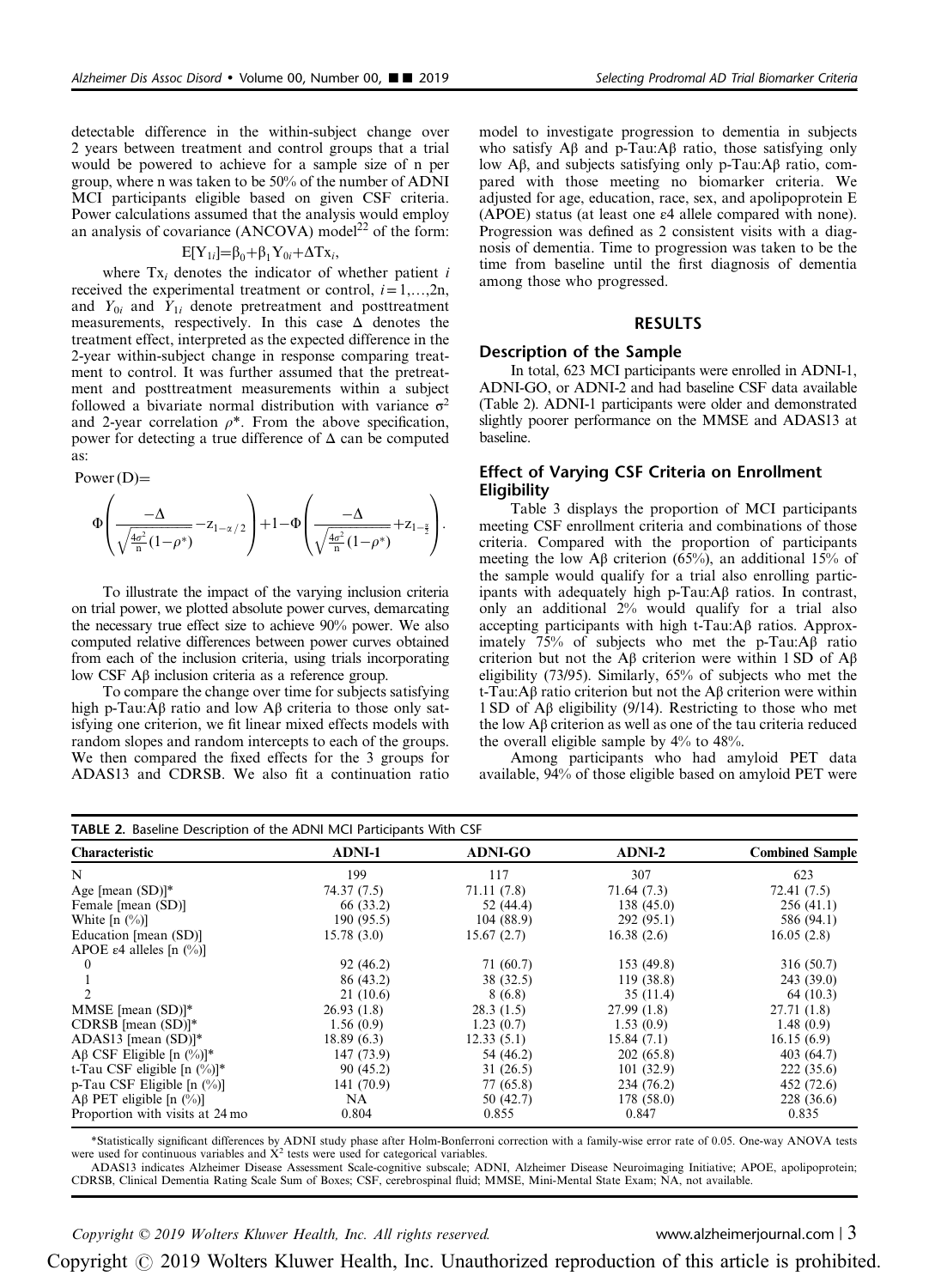<span id="page-3-0"></span>

|                             |                                          |                                    | $A\beta$ [n $(\%)$ ]                   |                          |                                          |          | $\mathbf{A}\boldsymbol{\beta}$ [n $(\%)$ ]          |
|-----------------------------|------------------------------------------|------------------------------------|----------------------------------------|--------------------------|------------------------------------------|----------|-----------------------------------------------------|
|                             |                                          | Eligible<br>$( \leq 192; N = 403)$ | <b>Not Eligible</b><br>$(>192; N=220)$ |                          |                                          | Eligible | Not eligible<br>$(<192; N = 403)$ $(>192; N = 220)$ |
| $p$ -Tau: $A\beta$<br>ratio | Eligible ( $\geq 0.10$ ;<br>$N = 483$    | 388 (62)                           | 95(15)                                 | t-Tau: $A\beta$<br>ratio | Eligible ( $\geq$ 0.39;<br>$N = 360$     | 346 (56) | 14(2)                                               |
|                             | Not eligible<br>$(< 0.10$ :<br>$N = 140$ | 15(3)                              | 125(20)                                |                          | Not eligible<br>$(< 0.39$ ;<br>$N = 263$ | 57(9)    | 206(33)                                             |
| p-Tau                       | Eligible ( $\geq$ 23;<br>$N = 452$       | 358 (57)                           | 94 (15)                                | t-Tau                    | Eligible ( $\geq$ 93;<br>$N = 222$       | 210(34)  | 12(2)                                               |
|                             | Not eligible<br>$(< 23; N = 171)$        | 45 $(7)$                           | 126(20)                                |                          | Not eligible<br>$(< 93; N = 401)$        | 193(31)  | 208 (33)                                            |

also eligible based on low CSF  $\mathbf{A}\beta$  (Table 4). Among those with discrepant A $\beta$  eligibility, 75% (39/52) were eligible based on CSF but ineligible by PET; 25% (13/52) were eligible by PET but ineligible by CSF. Ninety-one percent of those ineligible based on CSF Aβ who met the p-Tau:Aβ ratio criterion were ineligible based on amyloid PET. Compared with a trial enrolling based only on amyloid PET, incorporating the additional p-Tau:Aβ ratio criterion would increase the pool of eligible participants by 46%.

## Effect of Varying CSF Criteria on Trial Populations

Compared with a trial enrolling only those with low CSF Aβ, including patients meeting low Aβ or high p-Tau: Aβ ratio slightly lowered the overall proportion of APOE ε4 carriers and raised the group mean CSF Aβ level ([Table 5\)](#page-4-0). No qualitative differences were apparent, however, for sex, age, race, or performance at baseline on the MMSE, ADAS13, or CDRSB. Trials enrolling only those meeting both Aβ and t-Tau criteria demonstrated the highest proportion of APOE ε4 carriers. These criteria also resulted in the worst mean baseline performance on the ADAS13 and CDRSB, the highest mean levels of p-Tau and t-Tau, and the lowest mean levels of Aβ.

## Trial Variance and Power

[Table 6](#page-5-0) provides the estimated 2-year variances incorporating differing CSF inclusion criteria and employing the CDRSB or ADAS13 as primary outcome measures. No major differences in variance were observed in the trial scenarios. The lowest observed variance for the CDRSB was in trials using p-Tau:Aβ ratio and trials using p-Tau:Aβ ratio or Aβ as inclusion criteria. Trials using the

|                               | TABLE 4. Relationship Between CSF and Amyloid PET |                               |                                                                                |                               |                             |                                                                             |                                   |
|-------------------------------|---------------------------------------------------|-------------------------------|--------------------------------------------------------------------------------|-------------------------------|-----------------------------|-----------------------------------------------------------------------------|-----------------------------------|
|                               |                                                   |                               | Amyloid PET SUVR < 1.1<br>$(n = 192)$<br>Low CSF $\mathrm{A}\beta$ [n $(\%)$ ] |                               |                             | Amyloid PET SUVR $> 1.1$ (n = 228)<br>Low CSF $\mathbf{A}\beta$ [n $(\%)$ ] |                                   |
|                               |                                                   | <b>Eligible</b><br>$(N = 39)$ | <b>Not Eligible</b><br>$(N = 153)$                                             |                               |                             | Eligible<br>$(N = 215)$                                                     | <b>Not Eligible</b><br>$(N = 13)$ |
| High p-Tau:<br>$A\beta$ ratio | Eligible<br>$(N = 105)$                           | 30(15.6)                      | 75(39.1)                                                                       | High p-tau<br>ratio           | Eligible<br>$(N = 220)$     | 213 (93.4)                                                                  | 7(3.1)                            |
|                               | Not eligible<br>$(N = 87)$                        | 9(4.7)                        | 78 (40.6)                                                                      |                               | Not eligible<br>$(N = 8)$   | 2(0.9)                                                                      | 6(2.6)                            |
| High p-tau                    | Eligible $(N = 97)$                               | 20(10.4)                      | 77(40.1)                                                                       | High p-tau                    | Eligible<br>$(N = 211)$     | 204 (89.5)                                                                  | 7(3.1)                            |
|                               | Not eligible<br>$(N = 95)$                        | 19(9.9)                       | 76 (39.6)                                                                      |                               | Not eligible<br>$(N = 17)$  | 11 $(4.8)$                                                                  | 6(2.6)                            |
| ratio                         | High t-Tau: $A\beta$ Eligible (N = 27)            | 17(8.9)                       | 10(5.2)                                                                        | High t-Tau:<br>$A\beta$ ratio | Eligible<br>$(N = 193)$     | 192 (84.2)                                                                  | 1(0.4)                            |
|                               | Not eligible<br>$(N = 165)$                       | 22(11.5)                      | 143 (74.5)                                                                     |                               | Not eligible<br>$(N = 35)$  | 23(10.1)                                                                    | 12(5.3)                           |
| High t-Tau                    | Eligible $(N = 14)$                               | 5(2.6)                        | 9(4.7)                                                                         | High t-tau                    | Eligible<br>$(N = 118)$     | 118(51.8)                                                                   | $\mathbf{0}$                      |
|                               | Not eligible<br>$(N = 178)$                       | 34(17.7)                      | 144(75.0)                                                                      |                               | Not eligible<br>$(N = 110)$ | 97 (42.5)                                                                   | 13(5.7)                           |

The proportion of amyloid PET negative and positive participants among those with PET data who were eligible and not eligible based CSF criteria, all cells n (%).

Aβ indicates amyloid beta; CSF, cerebrospinal fluid; PET, positron emission tomography; p-Tau, phosphorylated tau; SUVR, standardized uptake value ratios; t-Tau, total tau.

4 | www.alzheimerjournal.com Copyright © 2019 Wolters Kluwer Health, Inc. All rights reserved.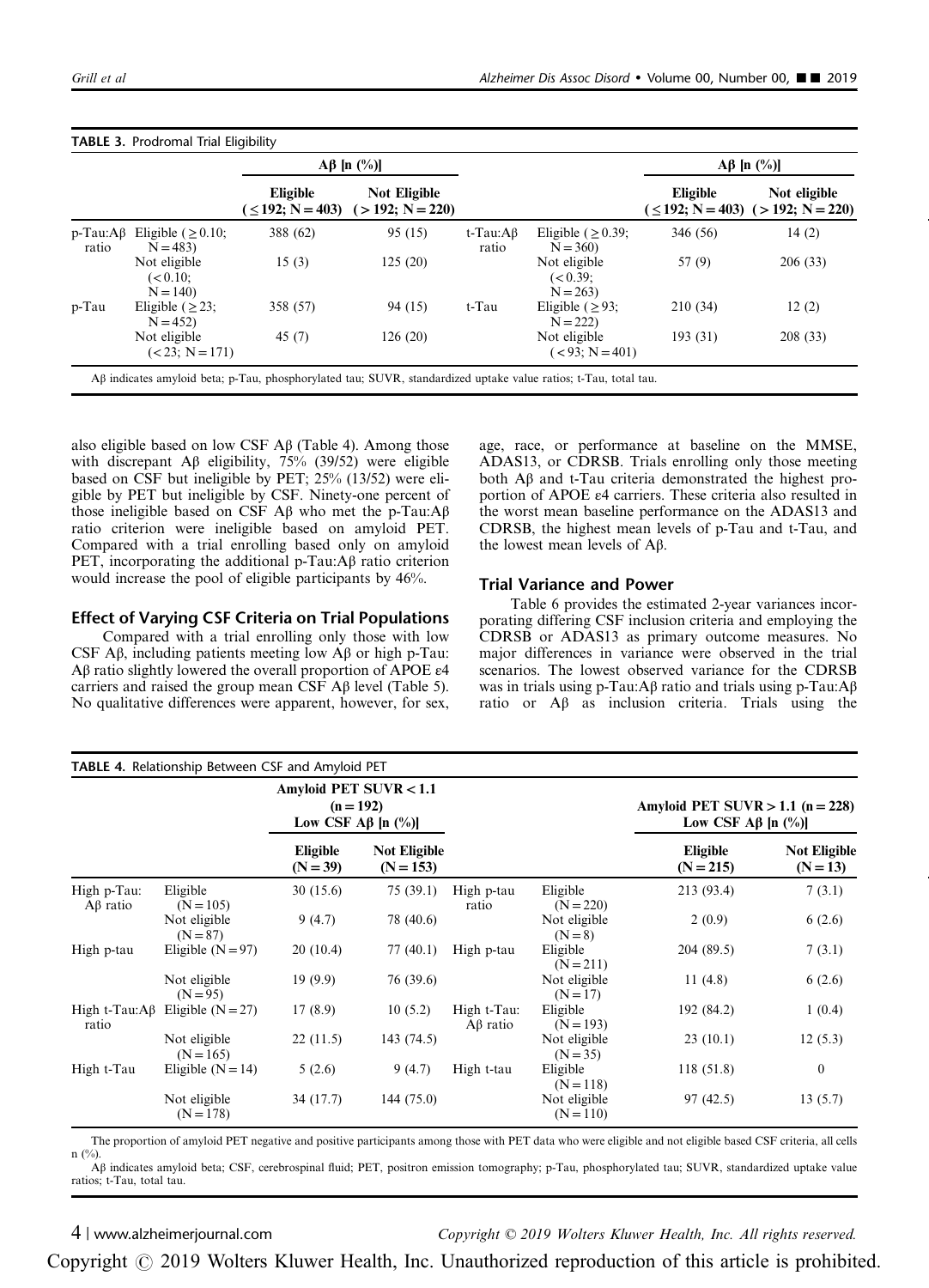<span id="page-4-0"></span>

| <b>TABLE 5.</b> Baseline Description of Trial Samples             |               |              |                           |                                        |                             |                                                                                                                                                                                                             |                        |                                        |                          |
|-------------------------------------------------------------------|---------------|--------------|---------------------------|----------------------------------------|-----------------------------|-------------------------------------------------------------------------------------------------------------------------------------------------------------------------------------------------------------|------------------------|----------------------------------------|--------------------------|
| haracteristic                                                     | $\lambda$ 6   | p-Tau        | t-Tau                     |                                        |                             | p-Tau:AB ratio t-Tau:AB ratio AB or p-Tau:AB ratio AB or t-Tau:AB ratio AB and p-Tau AB and t-Tau                                                                                                           |                        |                                        |                          |
| ⊗<br>¤                                                            | 403 (64.7     | 452 (72.6)   | 222 (35.6)                | 483 (77.5)                             | 360 (58.1)                  | (662) 864                                                                                                                                                                                                   | 417 (66.9)             | 358 (57.5)                             | 210 (33.7                |
| Age (mean $\pm$ SD) $(y)$                                         | 73.29 (7.12)  | 72.64 (7.5)  | (7.4)<br>73.52(           | 2.66(7.5)                              | (7.2)<br>73.54(             | 72.61(7.5)                                                                                                                                                                                                  | (7.3)                  | (7.1)                                  | (7.3)<br>73.31(          |
| Female [n (%)]                                                    | 159(39.5)     | [92(42.5)    | 105(47.3)                 | 201 (41.6)                             | 147                         | 204                                                                                                                                                                                                         | 167 (40.1)             | 145 (40.5)                             | (46.7)<br>$\frac{8}{3}$  |
| White race [n (%)]                                                | 386 (95.8)    | 427 (94.5)   | 214 (96.4)                | 457 (94.6)                             | $(40.8)$<br>$(96.4)$<br>347 | ⊝ ବ.<br>स.ह<br>472(                                                                                                                                                                                         | 399 (95.7              | 343 (95.8)                             | 203 (96.7                |
| Education (mean $\pm$ SD)                                         | 6.00(2.8)     | 6.04(2.8)    | 5.88                      | 6.00(2.8)                              | (2.8)<br>15.99              | (2.8)<br>16.01                                                                                                                                                                                              | 6.02(2.8)              | 6.01 (2.8)                             | 5.85 (2.8)               |
| ApoE e4 copies [n (%)]                                            |               |              |                           |                                        |                             |                                                                                                                                                                                                             |                        |                                        |                          |
|                                                                   | (35.2)        | 188 (41.6)   | 67(30.2)                  | 202(41.8)                              | (31.7)                      | (42.4)                                                                                                                                                                                                      | 151 (36.2)             | 17(32.7)                               | 58 (27.6)                |
|                                                                   | $(6.84)$ (197 | 206 (45.6)   | 121 (54.5)                | 218 (45.1)                             | 185 (51.4)                  | 223 (44.8)                                                                                                                                                                                                  | 202 (48.4)             | 183 (51.1)                             | 118 (56.2)               |
|                                                                   | 64 (15.9)     | 58 (12.8)    | (15.3)<br>34(             | (13.0)<br>63(                          | (17.0)<br>$\overline{6}$    | (12.9)<br>$\sim$                                                                                                                                                                                            | (15.4)<br>F            | (16.2)<br>58 <sub>0</sub>              | (16.2)<br>$\frac{34}{5}$ |
| $MMSE$ (mean $\pm SD$ )                                           | 27.42 (1.9)   | 27.52 (1.9)  | $\overline{1.9}$<br>27.2( | $\left( \frac{1}{9} \right)$<br>27.54( | (0.1)<br>27.3               | $\frac{5}{1}$<br>27.57                                                                                                                                                                                      | $\frac{5}{1}$<br>27.42 | $\left( \frac{1}{9} \right)$<br>27.33( | 27.16 (1.9)              |
| $DRSB$ (mean $\pm SD$ )                                           | (.61(0.9)     | 1.53(0.9)    | (0.9)<br>1.71(            | 1.53(0.9)                              | (0.9)<br>1.62               | (0.9)<br>1.53(                                                                                                                                                                                              | 1.59(0.9)              | 1.62(0.9)                              | 1.75(0.9)                |
| $ADAS13$ (mean $\pm SD$ )                                         | 7.88 (6.8)    | 7.26 (6.9)   | (8.77(6.4)                | 17.14(6.9)                             | 18.47(6.8)                  | (6.9)<br>17.05                                                                                                                                                                                              | 17.82 (6.8)            | 18.29(6.7)                             | (6.3)<br>18.89           |
| $CSF$ A $\beta$ (mean $\pm SD$ )                                  | [37.7 (24.7)  | 56.09 (46.0) | 139.27 (32.7              | 54.09 (43.3)                           | 37.34(28.9)                 | 54.73 (42.9)                                                                                                                                                                                                | 40.47 (29.0            | 35.97 (23.7)                           | (21.0)<br>33.44          |
| CSF t-tau (mean ± SD)                                             | 08.98(58.0)   | 106.84(55.6) | 17.80 (52.4)              | 03.22(55.7)                            | 19.64(55.0)                 | 01.16 (56.1                                                                                                                                                                                                 | 09.28(57.4)            | 16.69 (56.7                            | 49.01 (53.0)             |
| $CSF$ p-tau (mean $\pm SD$ )                                      | 46.89 (23.0)  | 47.26 (21.0) | (22.5)<br>6.16(           | (21.5)<br>45.42                        | (22.2)<br>50.00             | 44.49 (21.8)                                                                                                                                                                                                | 46.59 (22.7)           | 50.55 (21.7                            | (22.4)<br>57.34          |
| Mental State Examination; p-Tau, phosphorylated tau; t-Tau, total |               |              | tau.                      |                                        |                             | Aß indicates amyloid beta; ADAS13, Alzheimer Disease Assessment Scale-cognitive subscale; APOE, apolipoprotein E; CDRSB, Clinical Dementia Rating Scale Sum of Boxes; CSF, cerebrospinal fluid; MMSE, Mfini |                        |                                        |                          |

combination of low Aβ and high t-Tau demonstrated the lowest variance for ADAS13. The correlation coefficients of the varying trial scenarios were largely equivalent for each outcome measure. Compared with trials enrolling only those meeting Aβ criteria, none of the more inclusive scenarios sacrificed power ([Figs. 1B, E, H, K\)](#page-6-0). In fact, power was increased for the inclusive scenarios (eg, it is estimated that a trial enrolling low Aβ or high p-Tau:Aβ ratio would require a 14% smaller treatment effect on the ADAS13 to achieve 90% power than would a trial enrolling only those with low Aβ). This impact is attributable to the larger sample size afforded by the broader inclusion criteria in the finite population pools being considered. Trials employing more restrictive criteria generally required larger treatment effects to account for smaller sample sizes (eg, it is estimated that compared with a trial using the ADAS13 as an outcome enrolling only participants with low Aβ, a trial enrolling patients meeting both low Aβ and high t-Tau criteria would require a 42% higher treatment effect; [Table 6](#page-5-0) and [Figs. 1C,](#page-6-0) [F,I, L\)](#page-6-0). As expected given the minimal impact that the differing inclusion criteria had on outcome variation and within-subject correlation in the outcome, the smallest minimum detectable difference required for 90% power was afforded by the largest trials, those enrolling patients meeting either low Aβ or high p-Tau criteria or low Aβ or high p-Tau:Aβ ratio criteria.

For trials testing a therapy designed to slow disease progression, trial power will be impacted by the rate of change in the control arm. To explore how specific participants meeting varying criteria differ in disease progression, we plotted change over time for subpopulations of the most inclusive modeled trial, one enrolling either low  $\mathbf{A}\beta$  or high p-Tau:Aβ ratio. [Figure 2](#page-6-0) demonstrates the individual and group changes for the outcome measures specifically among those participants meeting only high p-Tau:Aβ ratio, only low Aβ, or both criteria. Those meeting both low Aβ and high p-Tau:Aβ ratio criteria demonstrated greater change over 24 months for the ADAS13, compared with those meeting only low Aβ or only high p-Tau:Aβ ratio criteria. For each additional month, ADAS13 increased by 0.153 [95% confidence interval (CI): 0.130, 0.177], on average, for subjects satisfying both low Aβ and high p-Tau:Aβ ratio. The estimates were 0.040 (95% CI: −0.069, 0.150) and −0.003 (95% CI: −0.057, 0.051) for the low Aβ only and the high p-Tau:Aβ ratio only groups, respectively. For CDRSB, those meeting only low  $\Lambda$ β demonstrated changes equivalent to those meeting both low Aβ and high p-Tau:Aβ ratio criteria; both groups demonstrated greater change than those meeting only high p-Tau:Aβ ratio criteria. For each additional month, CDRSB increased by ∼0.057 (95% CI: 0.051, 0.062) for the subjects meeting both criteria. The corresponding estimates were 0.038 (95% CI: −0.007, 0.082) for the low A $\beta$  only group and 0.008 (95% CI: -0.002, 0.018) for the high p-Tau:Aβ ratio only group.

Using our definition of progression, 148 subjects converted to dementia of 601 who had at least one visit after baseline. Subjects who satisfied low Aβ and p-Tau:Aβ ratio were at higher risk for progression [odds ratio  $(OR) = 5.12$ ; 95% CI: 2.49, 10.53], compared with subjects with a similar age, education, sex, and APOE status who did not satisfy either criteria. The odds of progression were also higher for those who only satisfied low  $A\beta$  (OR = 3.7; 95% CI: 1.10, 12.54) but lower for subjects who only satisfied p-Tau: $Aβ$ ratio eligibility (OR =  $0.61$ ; 95% CI: 0.19, 2.01), compared with subjects satisfying neither criteria.

Copyright © 2019 Wolters Kluwer Health, Inc. All rights reserved. www.alzheimerjournal.com | 5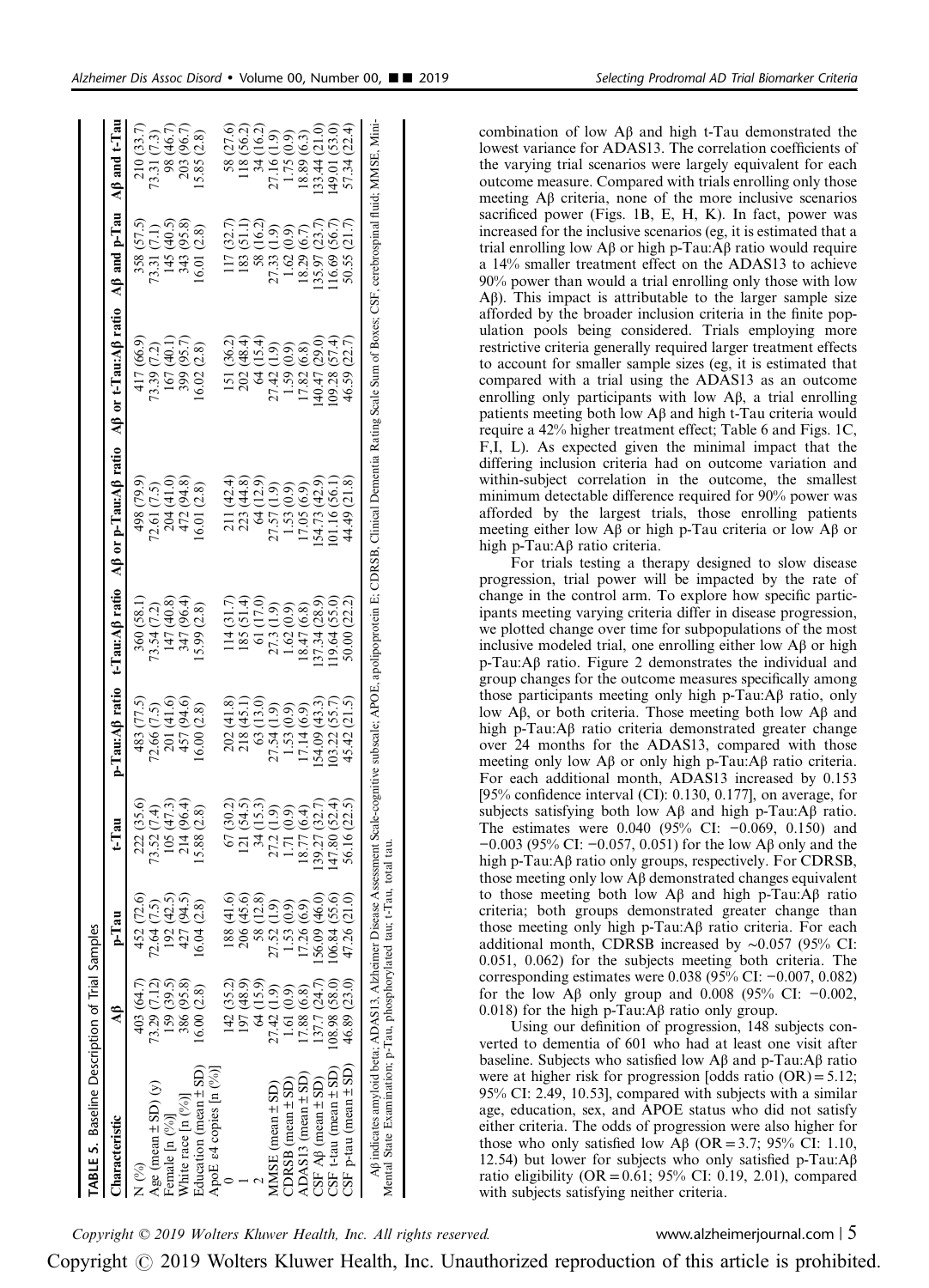<span id="page-5-0"></span>

| Enrollment criteria                | N   | Variance | $\rho$ * (95% CI)     | <b>Minimum Detectable Treatment Effect, Points</b> |
|------------------------------------|-----|----------|-----------------------|----------------------------------------------------|
| <b>CDRSB</b>                       |     |          |                       |                                                    |
| $A\beta$                           | 404 | 5.0      | 0.48(0.44, 0.52)      | 0.74(0.71, 0.76)                                   |
| t-Tau                              | 222 | 5.0      | 0.46(0.39, 0.51)      | 1.02(0.97, 1.1)                                    |
| p-Tau                              | 452 | 4.7      | 0.50(0.46, 0.54)      | 0.67(0.64, 0.70)                                   |
| t-Tau: $A\beta$ ratio              | 360 | 5.0      | 0.48(0.43, 0.53)      | 0.79(0.75, 0.82)                                   |
| $p$ -Tau: $A\beta$ ratio           | 484 | 4.6      | 0.50(0.45, 0.54)      | 0.64(0.61, 0.66)                                   |
| $A\beta$ or t-Tau                  | 416 | 4.9      | 0.49(0.44, 0.53)      | 0.72(0.69, 0.75)                                   |
| $A\beta$ or p-Tau                  | 498 | 4.7      | 0.50(0.47, 0.54)      | $0.63$ $(0.61, 0.65)$                              |
| $A\beta$ or t-Tau: $A\beta$ ratio  | 418 | 4.9      | 0.49(0.44, 0.53)      | 0.72(0.69, 0.75)                                   |
| $A\beta$ or p-Tau: $A\beta$ ratio  | 498 | 4.6      | 0.50(0.46, 0.54)      | 0.63(0.61, 0.65)                                   |
| $A\beta$ and t-Tau                 | 210 | 4.9      | 0.45(0.39, 0.50)      | 1.05(1.0, 1.1)                                     |
| $A\beta$ and p-Tau                 | 358 | 5.0      | 0.47(0.42, 0.51)      | 0.79(0.76, 0.83)                                   |
| $A\beta$ and t-Tau: $A\beta$ ratio | 346 | 5.0      | 0.47(0.42, 0.52)      | $0.81$ $(0.77, 0.84)$                              |
| $A\beta$ and p-Tau: $A\beta$ ratio | 388 | 4.9      | 0.48(0.44, 0.52)      | 0.75(0.72, 0.78)                                   |
| ADAS13                             |     |          |                       |                                                    |
| $A\beta$                           | 404 | 104.7    | 0.63(0.58, 0.67)      | 2.9(2.7, 3.0)                                      |
| t-Tau                              | 222 | 93.0     | 0.57(0.51, 0.63)      | 3.9(3.6, 4.2)                                      |
| p-Tau                              | 452 | 104.6    | 0.65(0.61, 0.69)      | 2.6(2.5, 2.8)                                      |
| t-Tau: $A\beta$ ratio              | 360 | 104.3    | 0.59(0.53, 0.65)      | 3.2(2.9, 3.4)                                      |
| $p$ -Tau: $A\beta$ ratio           | 484 | 104.9    | 0.64(0.58, 0.68)      | 2.6(2.4, 2.8)                                      |
| $A\beta$ or t-Tau                  | 416 | 103.7    | 0.63(0.59, 0.67)      | 2.8(2.6, 3.0)                                      |
| $A\beta$ or p-Tau                  | 498 | 103.2    | 0.65(0.61, 0.69)      | 2.5(2.3, 2.6)                                      |
| $A\beta$ or t-Tau: $A\beta$ ratio  | 418 | 103.9    | 0.61(0.55, 0.66)      | 2.9(2.7, 3.1)                                      |
| $A\beta$ or p-Tau: $A\beta$ ratio  | 498 | 103.7    | 0.64(0.58, 0.68)      | 2.5(2.4, 2.7)                                      |
| $A\beta$ and t-Tau                 | 210 | 92.5     | 0.56(0.49, 0.62)      | 4.1(3.8, 4.3)                                      |
| $A\beta$ and p-Tau                 | 358 | 104.8    | 0.62(0.57, 0.67)      | 3.1(2.9, 3.3)                                      |
| $A\beta$ and t-Tau: $A\beta$ ratio | 346 | 104.5    | 0.61(0.56, 0.66)      | 3.2(3.0, 3.4)                                      |
| $A\beta$ and p-Tau: $A\beta$ ratio | 388 | 105.8    | $0.63$ $(0.58, 0.67)$ | 2.9(2.8, 3.1)                                      |

\*Represents the two year within-subject correlation.

Aβ indicates amyloid beta; ADAS13, Alzheimer Disease Assessment Scale-cognitive subscale; CDRSB, Clinical Dementia Rating Scale Sum of Boxes; CI, confidence interval; p-Tau, phosphorylated tau; t-Tau, total tau.

## **DISCUSSION**

Clinical trial inclusion criteria should ensure participant safety, maximize the probability of trial success, and reflect those patients likely to use and benefit from the investigational intervention if it is efficacious. Overly restrictive criteria may limit generalizability of results and reduce trial feasibility. Recruitment to prodromal AD trials is challenging, due in part to high screen failure rates. $8,23$ Additional barriers to successful recruitment to prodromal AD trials include that the clinical window of eligibility—a current diagnosis of MCI—is temporary, $^{24}$  $^{24}$  $^{24}$  limiting the total time a given patient may be trial eligible. Patients must also agree to biomarker testing, as well as randomization to placebo or a drug that may have side effects.[10](#page-7-0) Thus, optimizing the probability that patients who are aware, willing, and meet clinical criteria to enroll in prodromal AD trials will also meet biomarker criteria is critical to expediting drug development in this diagnostic category. Here, we found that incorporating a minimum p-Tau level or a minimum p-Tau:Aβ ratio resulted in eligibility of an additional 15% of MCI participants (a potential 25% boost in enrollment), compared to trials using Aβ criteria alone. Incorporating additional eligibility based on CSF t-Tau or t-Tau:Aβ ratio had minimal effects on eligibility rates.

Most prodromal AD trials incorporate a biomarker of Aβ as an inclusion criterion [\(Table 1\)](#page-1-0). This practice is due to the stance that  $\mathbf{A}\beta$  is an earlier and more specific marker of  $AD$  than is tau<sup>2</sup> and observations in mild-to-moderate  $AD$ trials, in which  $\sim$ 20% of participants failed to demonstrate

elevated brain Aβ. [25,26](#page-8-0) A proposed biological framework specifies that a marker of abnormal  $\overrightarrow{AB}$  is necessary for a diagnosis of  $AD$ .<sup>[7](#page-7-0)</sup> Individuals with adequately high p-Tau: Aβ ratio but subthreshold Aβ would not be considered AD within this categorization scheme. Recent studies reveal that some individuals with subthreshold  $\text{A}β$  are at increased risk for cognitive decline and neurofibrillary tangle deposition<sup>[27,28](#page-8-0)</sup> and  $>75\%$  of patients eligible based only on p-Tau:Aβ ratios in this study had CSF Aβ measures within 1 SD of the eligibility criterion cutoff for that protein. Determining the optimal threshold for AD biomarker criteria will be a critical area of research to identify those most likely to demonstrate disease progression and to benefit from effective AD therapies.

As a group, amyloid negative symptomatic patients do not demonstrate similar disease progression, compared with amyloid positive patients.<sup>[29](#page-8-0)</sup> Using a practical model of trial power, one contingent upon a limited pool of MCI patients who can be recruited to trials, we showed that power to demonstrate drug effect is increased in trials incorporating broader inclusion criteria [\(Fig. 1\)](#page-6-0), primarily as a result of the increased sample size gained through increased eligibility. The specific individuals eligible based on high p-Tau: Aβ ratios (ie, who were not eligible based on low  $Aβ$ ), however, demonstrated less change over time on trial outcomes compared with those with high p-Tau:Aβ ratio and low Aβ ([Fig. 2\)](#page-6-0) and were less likely to progress to dementia.

Thus, the current results illustrate the challenges faced by investigators designing prodromal AD trials. More

 $6$  | www.alzheimerjournal.com  $\hbox{Copyright} \otimes 2019$  Wolters Kluwer Health, Inc. All rights reserved.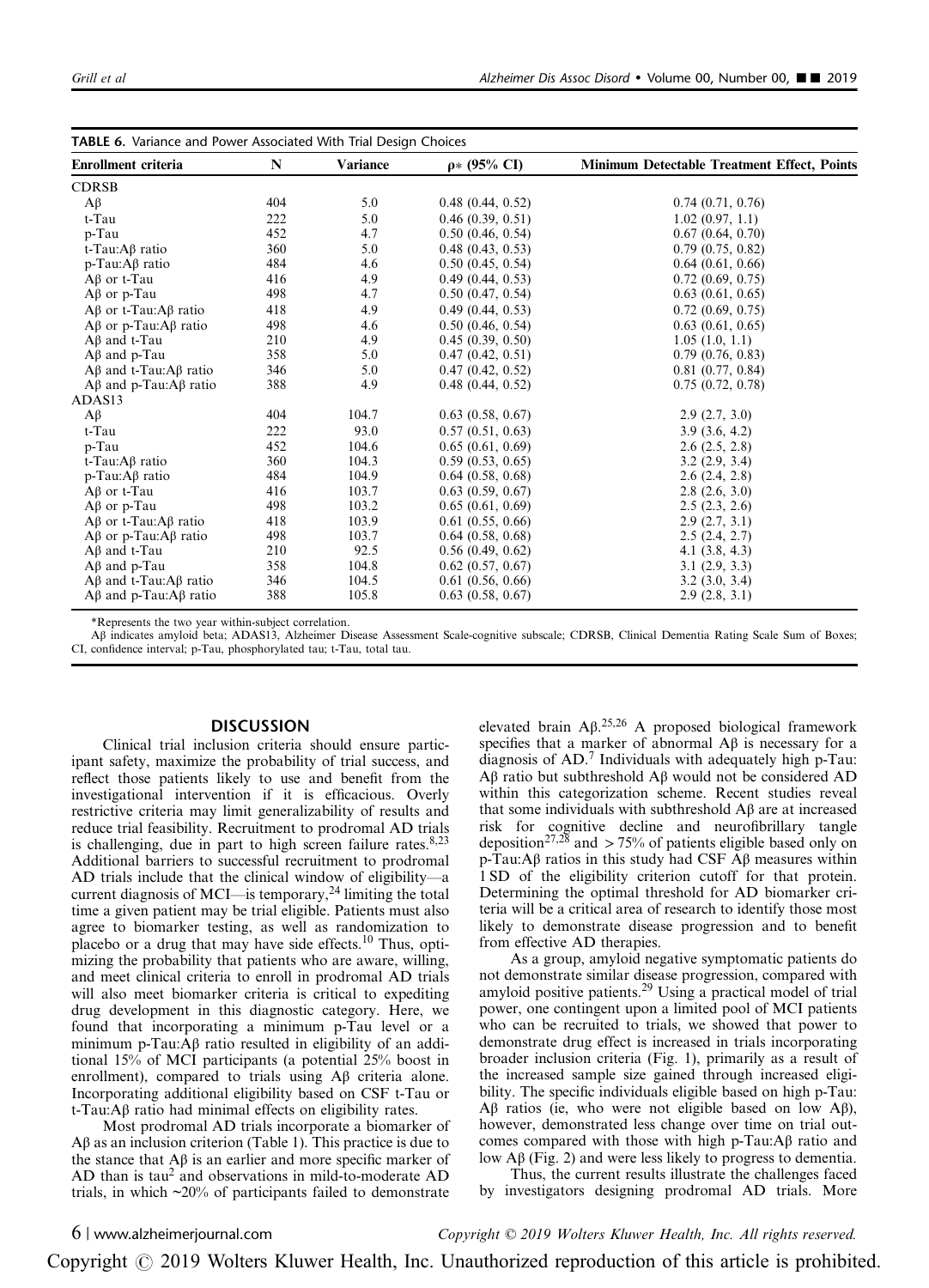<span id="page-6-0"></span>

FIGURE 1. Power curves for trials incorporating the CDRSB (A–F) and ADAS13 (G–L) as primary outcomes. In the rows 1 (A–C) and 3 (G–I), power is plotted for trials using indicated biomarker inclusion criteria (and the associated sample sizes based on ADNI) for varying estimated treatment effects. The dotted horizontal line indicates 90% power. In rows 2 (D–F) and 4 (J–L), relative power is plotted, using trials enrolling based only on CSF Aβ as a reference.

inclusive biomarker criteria (eg, permitting participation for those meeting either low  $\mathbf{A}$ β or an adequate ratio) will expedite enrollment by reducing screen failure rates. From a standpoint of instructing future clinical practice, broader

inclusion in prodromal AD clinical trials, with prespecified secondary analyses in biomarker-specific groups, could provide critical information related to drug safety as well as mechanistic pathways for efficacy. Alternatively, more



FIGURE 2. Twenty-four month changes in the CDRSB (A) and ADAS13 (B) plotted based on CSF enrollment criteria. Data for individual MCI patients meeting only high p-Tau:Aβ ratio (blue), only low Aβ (green), or both low Aβ and high p-Tau:Aβ ratio criteria (red) are shown, along with smoothed best fit lines for each group.

Copyright © 2019 Wolters Kluwer Health, Inc. All rights reserved. www.alzheimerjournal.com | 7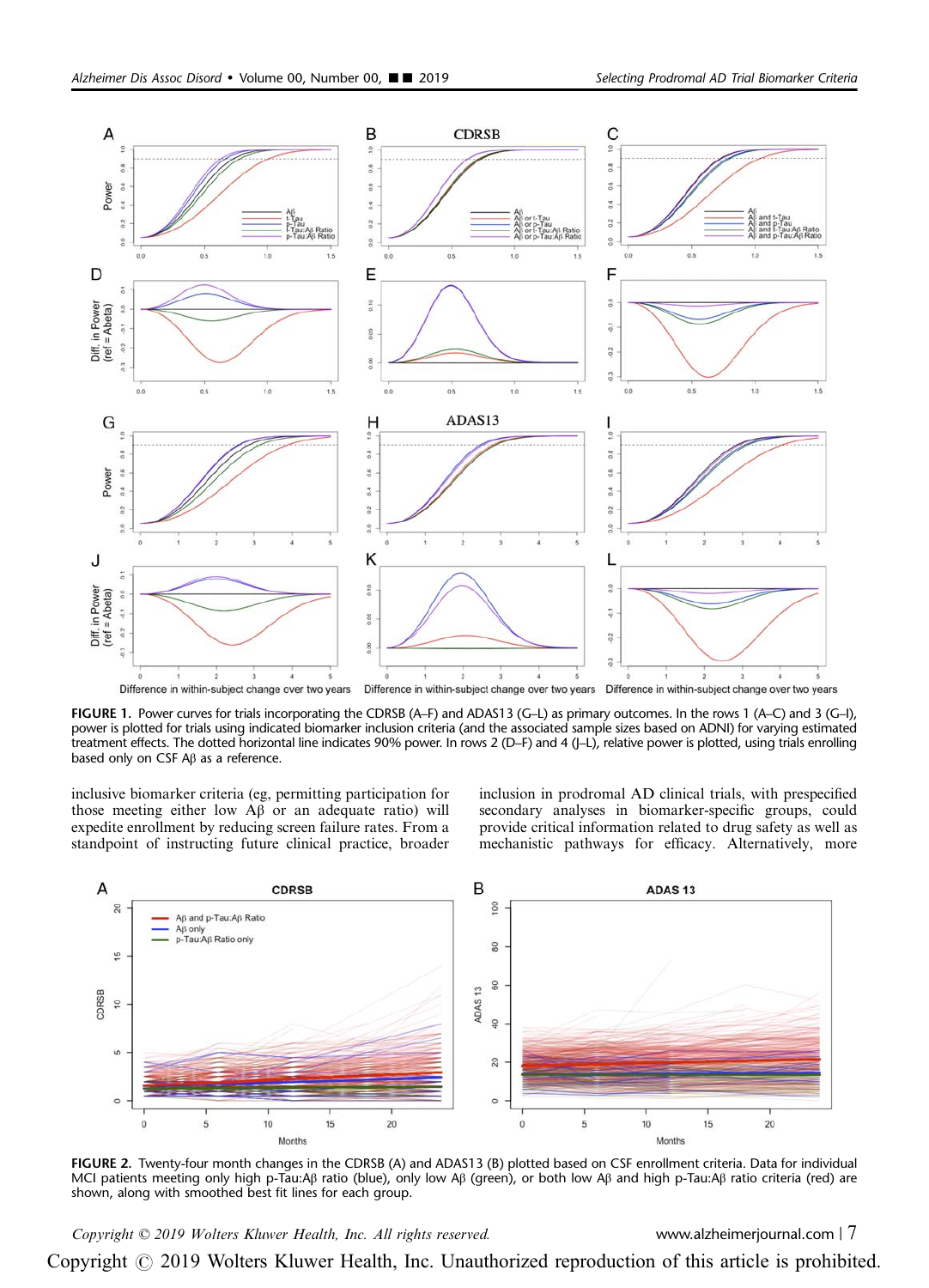<span id="page-7-0"></span>restrictive criteria (eg, enrolling only those with low Aβ and high CSF tau) may afford smaller trials due to higher rates of progression but bring more challenging accrual.

Other factors influence trial enrollment criteria selection. Specific drug mechanism of action may mandate more stringent criteria (eg, ensuring fibrillar brain Aβ is present in participants when testing specific amyloid-lowering therapies or ensuring multiple pathologies are present in combination trials). Trials now most frequently incorporate amyloid PET imaging as biomarker evidence supportive of prodromal AD. Amyloid PET offers some advantages compared with CSF biomarker criteria, including avoiding the reluctance of many patients to undergo lumbar puncture.10,30 The current data indicate that using amyloid PET to determine prodromal AD trial eligibility, much like using low CSF  $\text{A}β$  alone as a criterion, may exclude other-wise eligible participants, here including 15% of those with low CSF Aβ ([Table 4\)](#page-3-0).<sup>[31](#page-8-0)–33</sup> This finding may represent Aβ changing earlier in CSF than can be observed by amyloid  $PET<sup>34</sup>$  $PET<sup>34</sup>$  $PET<sup>34</sup>$  or deposition of diffuse but not neuritic plaques in these MCI patients.<sup>[35](#page-8-0)</sup> In addition, a third of participants eligible based on p-Tau:Aβ ratio (and 92% of those with high p-Tau:Aβ ratio but ineligible based on CSF Aβ) were ineligible based on amyloid PET. Future research should focus on which biomarker enrollment criteria are associated with greater costs, including the costs of recruitment, time to accrual, and the biomarkers themselves.

Beyond study power and ease of enrollment, there may be ethical implications of these findings. Specifically, if excluded individuals are likely use the intervention under study were it found to be efficacious (eg, off-label use), then the controlled trial setting would be the only place in which a pure assessment of safety and efficacy in these subpopulations could be performed.

#### Limitations

Minor differences among the ADNI samples were not controlled for in our analyses. ADNI-2 enrolled early and late stage MCI; we did not incorporate these diagnostic distinctions into our analyses, reflecting current trial practices. Amyloid PET was available for only a subset of participants with CSF data, potentially limiting the generalizability of these results. ADNI is performed nearly exclusively at academic medical centers and may not entirely recapitulate observations from actual trials, which often include a mix of academic and commercial site types.<sup>36</sup> We did not apply additional trial exclusion criteria beyond those related to biomarker cutoffs, though ADNI is largely designed to recapitulate trial criteria.<sup>[37](#page-8-0)</sup> Moreover, we examined only 1 cutoff for each assessed biomarker and no definitive consensus as yet exists for where these thresholds should be placed[.38,39](#page-8-0) It is possible that setting different cutoffs could reduce or increase the observed discrepancies in eligibility estimates. Finally, there is an imperative to increase the diversity of trial samples $40$  and limited information is available for whether biomarker criteria could differentially affect eligibility among unique racial or ethnic groups.<sup>41,42</sup> This study lacked adequate diversity to assess for such potential differences.

#### CONCLUSIONS

Although amyloid PET predominates current prodromal AD trials as a biomarker inclusion criterion, investigators designing these trials may wish to consider additional biomarker eligibility criteria. Including patients meeting CSF Aβ criteria, and even more so for CSF p-Tau criteria, may enable enrollment of otherwise ineligible participants. Biomarker criteria selection, however, must be done with specific therapy mechanisms and trial goals in mind. Especially in early phase trials, such decisions may be critical to maximizing accrual and instructing later stage trial decisions.

#### **REFERENCES**

- 1. Petersen RC, Thomas RG, Aisen PS, et al. Randomized controlled trials in mild cognitive impairment: sources of variability. Neurology. 2017;88:1751–1758.
- 2. Albert MS, DeKosky ST, Dickson D, et al. The diagnosis of mild cognitive impairment due to Alzheimer's disease: recommendations from the National Institute on Aging-Alzheimer's Association workgroups on diagnostic guidelines for Alzheimer's disease. Alzheimers Dement. 2011;7:270-279.
- 3. Dubois B, Feldman HH, Jacova C, et al. Advancing research diagnostic criteria for Alzheimer's disease: the IWG-2 criteria. Lancet Neurol. 2014;13:614–629.
- 4. Cummings J. Lessons learned from Alzheimer disease: clinical trials with negative outcomes. Clin Transl Sci. 2017;11:147–152.
- 5. Grill JD, Di L, Lu PH, et al. Estimating sample sizes for predementia Alzheimer's trials based on the Alzheimer's disease neuroimaging initiative. Neurobiol Aging. 2013;34:62–72.
- 6. Thal LJ, Kantarci K, Reiman EM, et al. The role of biomarkers in clinical trials for Alzheimer disease. Alzheimer Dis Assoc Disord. 2006;20:6–15.
- 7. Jack CR Jr, Bennett DA, Blennow K, et al. NIA-AA Research Framework: toward a biological definition of Alzheimer's disease. Alzheimers Dement. 2018;14:535–562.
- 8. Coric V, Salloway S, van Dyck CH, et al. Targeting prodromal Alzheimer disease with avagacestat: a randomized clinical trial. JAMA Neurol. 2015;72:1324–1333.
- 9. Fargo KN, Carrillo MC, Weiner MW, et al. The crisis in recruitment for clinical trials in Alzheimer's and dementia: an action plan for solutions. Alzheimers Dement. 2016;12:1113–1115.
- 10. Nuno MM, Gillen DL, Dosanjh KK, et al. Attitudes toward clinical trials across the Alzheimer's disease spectrum. Alzheimers Res Ther. 2017;9:81.
- 11. Vos SJ, Verhey F, Frolich L, et al. Prevalence and prognosis of Alzheimer's disease at the mild cognitive impairment stage. Brain. 2015;138(pt 5):1327–1338.
- 12. Petersen RC, Aisen P, Boeve BF, et al. Mild cognitive impairment due to Alzheimer disease in the community. Ann Neurol. 2013; 74:199–208.
- 13. Petersen RC, Aisen PS, Beckett LA, et al. Alzheimer's disease neuroimaging initiative (ADNI): clinical characterization. Neurology. 2010;74:201–209.
- 14. Petersen RC, Smith GE, Waring SC, et al. Mild cognitive impairment: clinical characterization and outcome. Arch Neurol. 1999;56:303-308.
- 15. Shaw LM, Vanderstichele H, Knapik-Czajka M, et al. Cerebrospinal fluid biomarker signature in Alzheimer's disease neuroimaging initiative subjects. Ann Neurol. 2009;65:403–413.
- 16. Jagust WJ, Landau SM, Koeppe RA, et al. The Alzheimer's disease neuroimaging initiative 2 PET core: 2015. Alzheimers Dement. 2015;11:757–771.
- 17. Landau SM, Mintun MA, Joshi AD, et al. Amyloid deposition, hypometabolism, and longitudinal cognitive decline. Ann Neurol. 2012;72:578–586.
- 18. Rosen WG, Mohs RC, Davis KL. A new rating scale for Alzheimer's disease. Am J Psychiatry. 1984;141:1356–1364.
- 19. Morris JC. The Clinical Dementia Rating (CDR): current version and scoring rules. Neurology. 1993;43:2412–2414.
- 20. Sano M, Raman R, Emond J, et al. Adding delayed recall to the Alzheimer Disease Assessment Scale is useful in studies of mild cognitive impairment but not Alzheimer disease. Alzheimer Dis Assoc Disord. 2011;25:122–127.

8 | www.alzheimerjournal.com Copyright © 2019 Wolters Kluwer Health, Inc. All rights reserved.